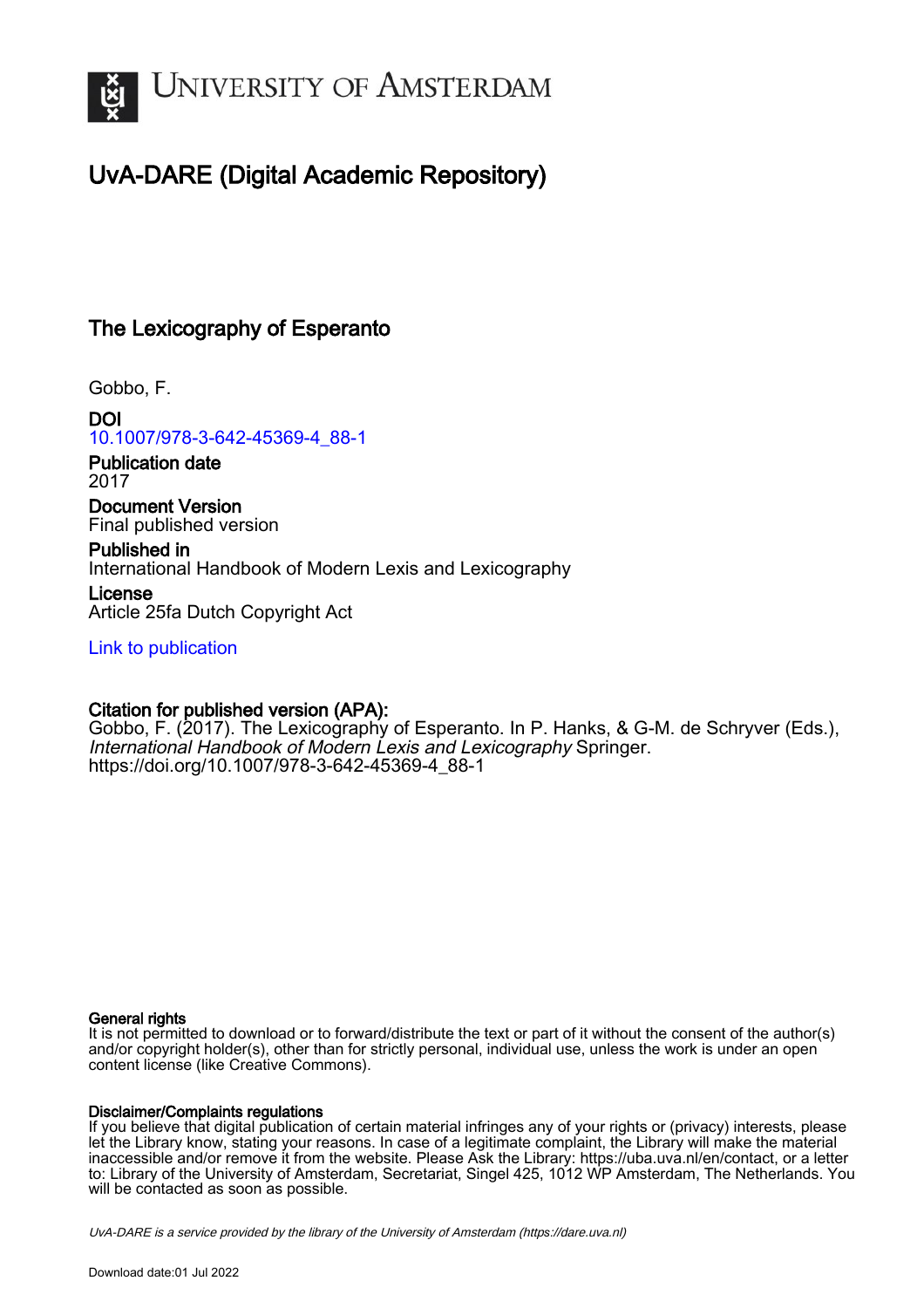# The lexicography of Esperanto

## Federico Gobbo

## Abstract

Esperanto is the most successful planned language in the history of humankind. In fact, it succeeded to form a stable community of practice that has now lasted for more than a century, surviving two world wars. The language has been almost naturalized, as it is also used in multilingual families, even though they do not set the linguistic norm. Over time, the actual language use has changed according to the communicative needs and the linguistic repertoire of its speakers, with implications for lexicography, which is the topic of this chapter.

## **Contents**

## Introduction

Esperanto is a language planned for international communication by Ludwik Lejzer Zamenhof, an Ashkenazi Lithuanian Jew (litvak), born in Białystok (Poland), at that time part of the Russian Empire. Esperanto was launched in 1887 through a book

F. Gobbo  $(\boxtimes)$ 

Faculty of Humanities, Amsterdam Center for Language and Communication, University of Amsterdam, Amsterdam, The Netherlands

e-mail: [F.Gobbo@uva.nl;](mailto:F.Gobbo@uva.nl) [federico.gobbo@unito.it](mailto:federico.gobbo@unito.it)

 $\oslash$  Springer-Verlag GmbH Germany 2017

P. Hanks, G.-M. de Schryver (eds.), International Handbook of Modern Lexis and Lexicography, DOI 10.1007/978-3-642-45369-4\_88-1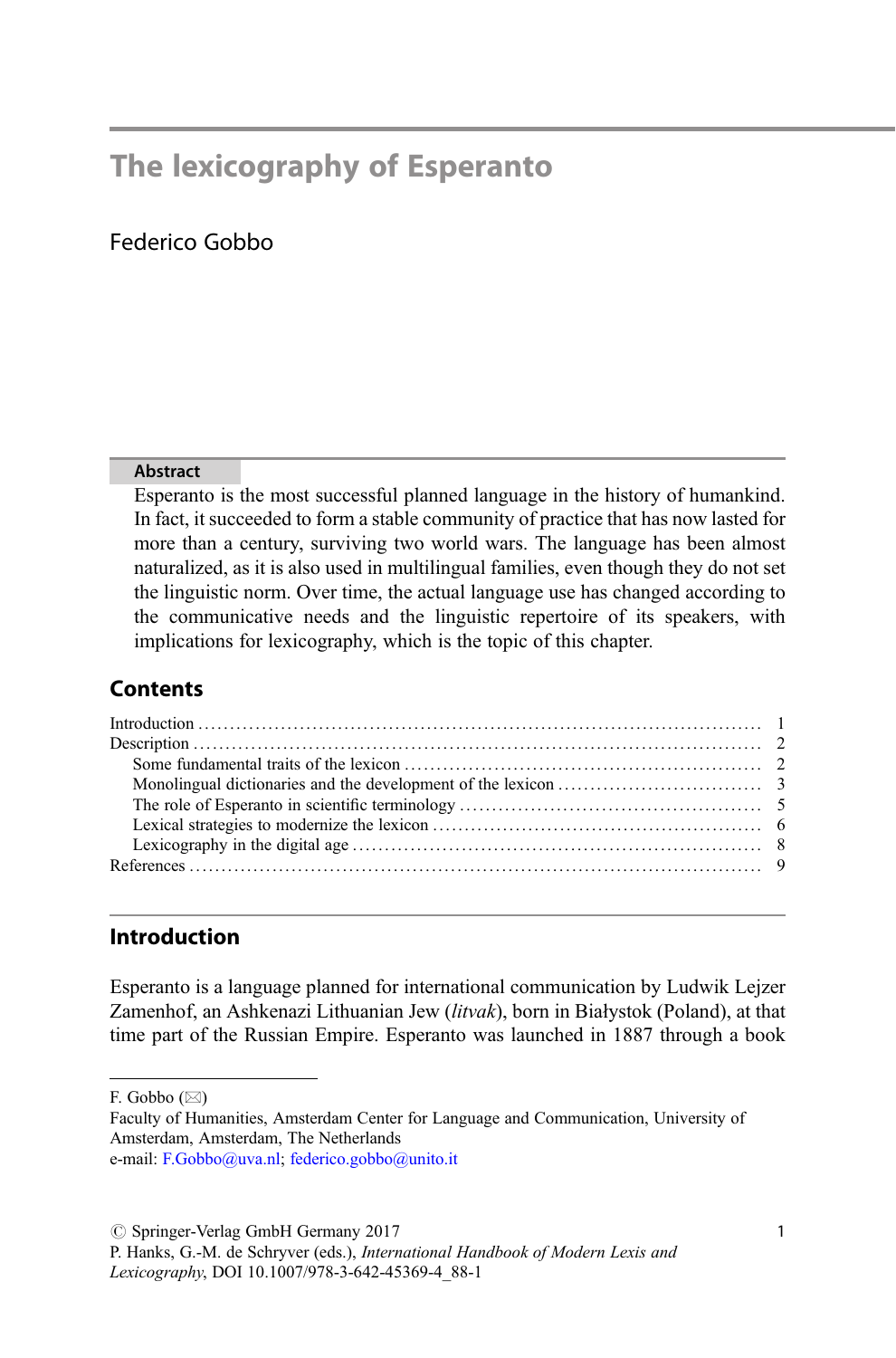published in Warsaw, under the pseudonym Doktoro Esperanto [the Doctor who hopes], a pen name which eventually led to the name of the planned language.

The first lexicographer of Esperanto is Zamenhof himself, who developed the structure (phonology, morphology, syntax) of the new language and compiled the first dictionary essentially via introspection. The first Esperanto dictionary, reproduced in Itô [\(1991](#page-9-0)), is composed of 904 lemmas. This dictionary was addressed to Russians, and therefore it is bilingual, general-purpose, and semasiological. In fact, the aim was to let the readers use the new language quickly and effectively, without too much effort to learn it. All affixes used for word formation were (and are) put in the lemma position, and this choice influenced the lexicography of Esperanto forever. For example, the first entry of the English edition, published in 1888, is "a, expresses an adjective; f. in.  $hom - man$ ,  $hom, a - human$ " (in Itô [1991](#page-9-0), p. 188; note the comma used as the word-division marker).

Zamenhof chose agglutination as the main morphological strategy for word formation, according to a principle of min-max optimization: minimization of the number of roots and maximization of productivity, i.e. combining forms using affixes. For example, from the single lemma frat, users produce frat,o "brother," frat,a "fraternal," frat,e "fraternally" and even frat,i "behave fraternally." Direct verbification of roots emerged with use but is still controversial, because meanings are thereby driven by the root and do not follow any general rule — see the discussion in Jansen ([2011](#page-9-0)). There are four fundamental parts of speech in Esperanto (nouns, verbs, adjectives, adverbs), and accordingly Esperanto dictionaries will show the meaning (by means of a definition) and the use (by means of some examples) of lemmas for every part of speech, wherever possible. Moreover, Zamenhof borrowed the other parts of speech from the Standard Average European Sprachbund: in particular, the definite article, prepositions, pronouns and numerals (Itô [1991\)](#page-9-0).

## **Description**

### Some fundamental traits of the lexicon

Because of its phonemic-oriented alphabet, no Esperanto dictionary shows any phonetic transcription or respelling, and analogously standard dictionary slots, such as those for parts of speech, are considered superfluous. Zamenhof's intention was to introduce "a complete dismemberment of ideas into independent words, so that the whole tongue is consisting not of words in different grammatical forms, but of unchangeable words" (in Itô [1991,](#page-9-0) p. 188; emphasis in the original). This choice caused a certain resistance to polysemy, which is tolerated by today's speakers but definitely not encouraged. Instead, new lemmas – always in the form of roots – are introduced, with the aim of maintaining precision in semantics. For example, the English word "order" is rendered in Wells [\(2010](#page-10-0)) with three self-standing lemmas, although etymologically related: ord, o (in the sense of the Greek kosmos, the opposite of chaos), ordon,o (command), and orden,o (e.g., Knight Templars).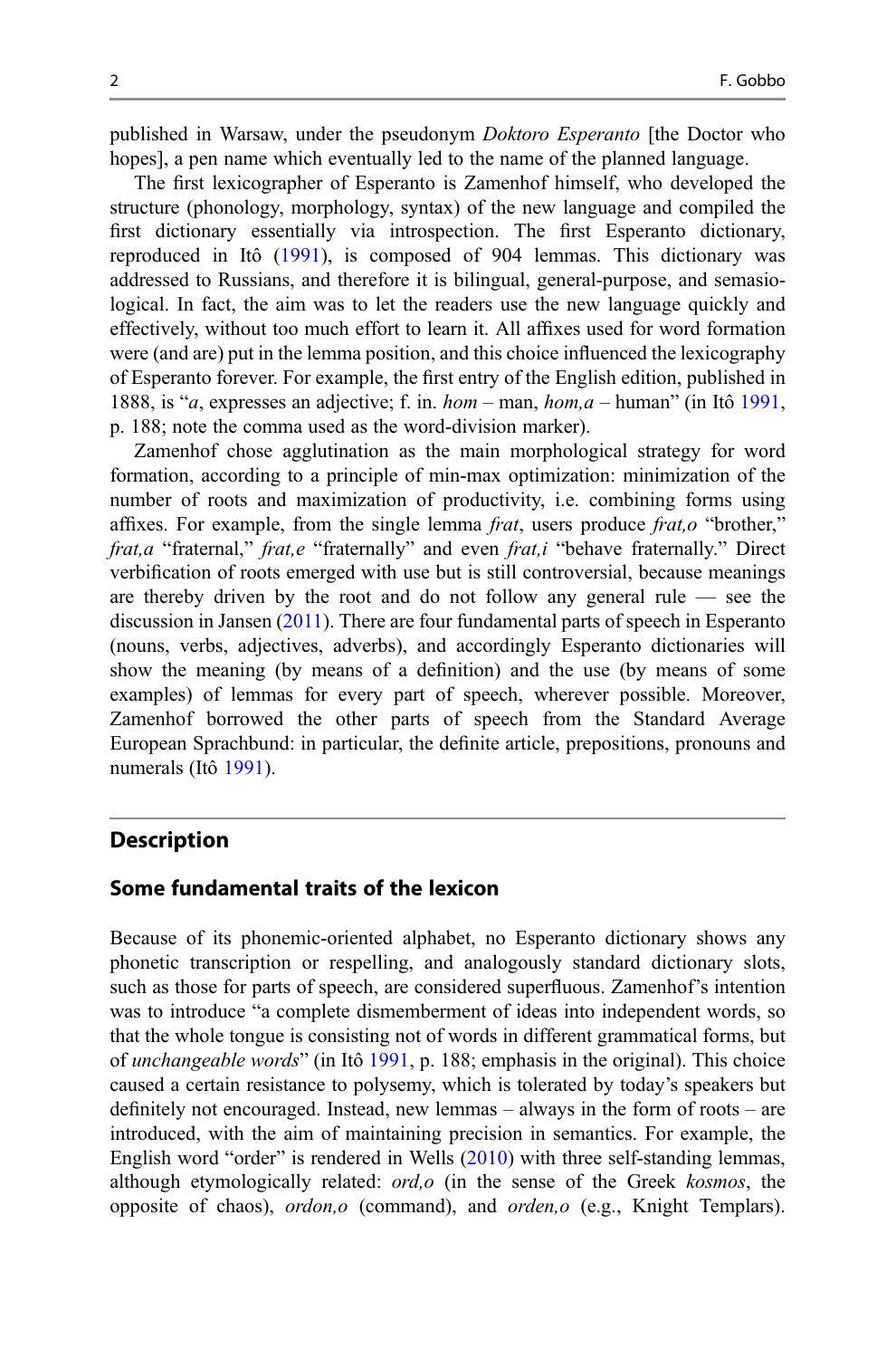Furthermore, there is the sense captured by  $mend, i$  in the sense of "put an order." The source languages of the Esperanto lexicon come from Zamenhof's repertoire; the main part is Romance (in particular French, but also Latin), quite a bit is from the Germanic stock (through German, English, and Yiddish), while the Slavic part (through Russian and Polish) is less relevant in quantitative terms. Ancient Greek is also present. The phonetic rules to import new roots are implicit in the language, and they do not follow a rigorous etymological principle, they are rather according to Zamenhof's intuition and personal gusto. For example, the Latin *aqua* becomes *akvo* in Esperanto, as Zamenhof thought about the pronunciation by Slavic people, and similarly *quanquam* becomes *kvankam*. As Esperanto has a well-defined series of affixes for derivational morphology, the derivational morphology inherited from Latin is no longer productive. For example, the borrowing of the Latin syllable  $ex$ is idiosyncratic: "exam" is *ekzameno*, "exile" is *ekzilo*, "to export" is *eksporti*, and "to explore" is esplori. Another important implicit phonotactic rule concerns Germanic words, which are borrowed midway between German (for vowels) and English (for consonants). For instance, the English "nightingale" is in German Nachtigall and becomes najtingalo in Esperanto (WELLS, p. 334).

## Monolingual dictionaries and the development of the lexicon

Despite some implicitness in phonotactics, Zamenhof's aim of productivity was certainly achieved. According to the corpus-based description by Gledhill ([1998\)](#page-9-0), the most frequent 6,000 words of the American Heritage Dictionary are rendered in Esperanto with approximately 850 roots. However, as the language was soon used in practice, the need to expand the lexicon quickly emerged. The Russian to Esperanto dictionary that Zamenhof published in 1888 consisted of 232 pages, with more than 10,000 Russian words, translated with just 3,097 Esperanto roots (Korzhenkov [2009\)](#page-9-0). It is interesting to note that the author considered these extensions of the original dictionary of 1887 only recommendations. In fact, Zamenhof never considered the language its own property; rather, he tried to set the language free, even from himself. Major modifications to the language structure were considered acceptable until 1894, following a referendum among the readers of the first journal, La Esperantisto [The Esperantist]. Zamenhof collected all proposals against the thencurrent structure of the language, but the reformed proposal was rejected by the readers; see Dietterle [\(1929](#page-9-0)). Since then, the language has not been subjected to any major changes: any proposals to change the grammar will automatically be rejected by the Esperanto speech community, and therefore innovation mainly focuses on the lexicon. By the time the Universala Vortaro (UV) [Universal Dictionary], henceforth UV, was published in 1894, being the first normative dictionary after 1887, the number of lemmas had already doubled.

1905 is a very important year in the history of the language. The first Universala Kongreso [Universal Congress] was organized in Boulogne-sur-Mer, France, and the movement presented itself publicly to the world (Forster [1982](#page-9-0)). Moreover, Zamenhof published a book called Fundamento de Esperanto [Foundations of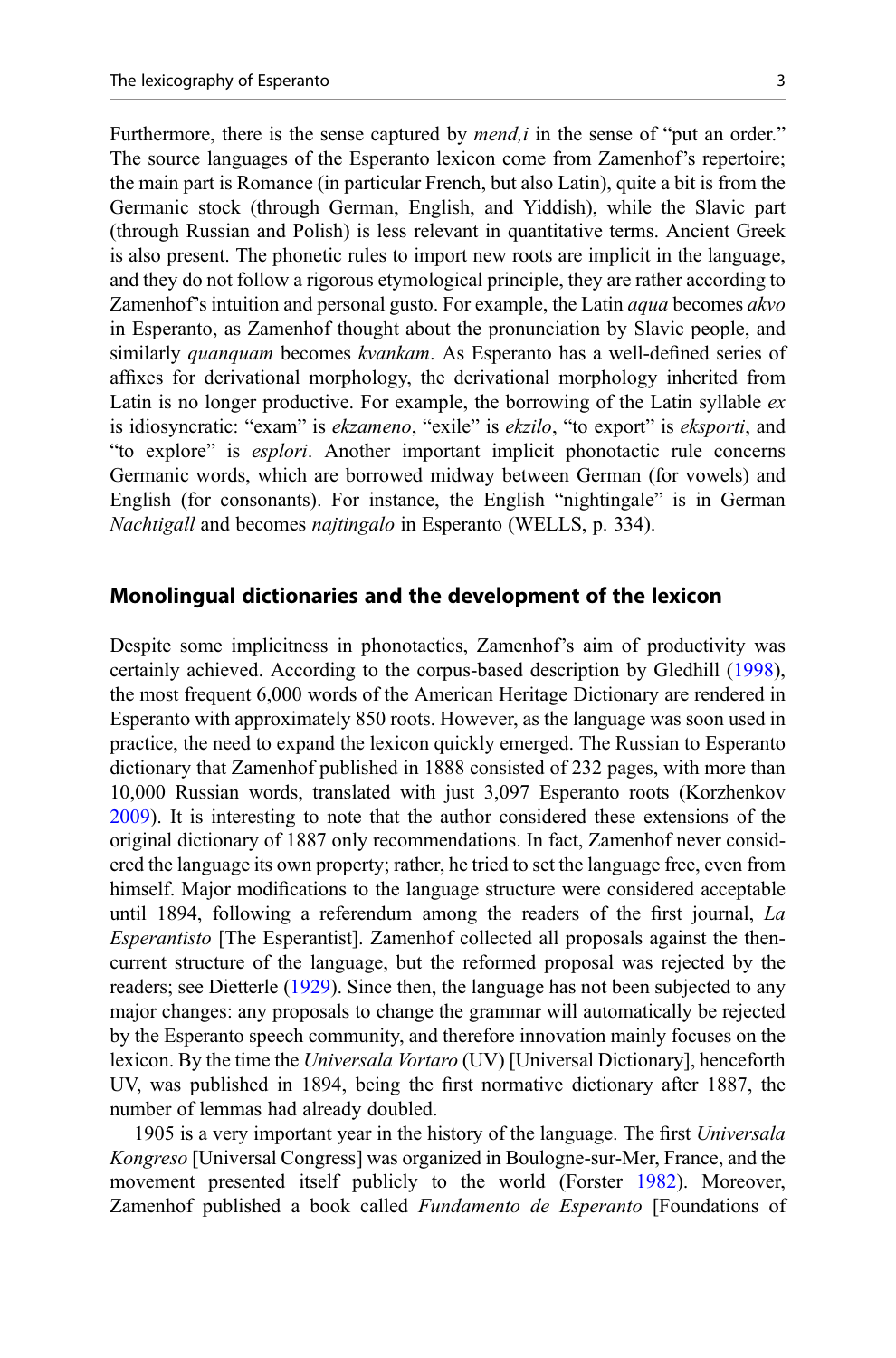Esperanto] in order to establish an untouchable base for the language so that Zamenhof himself could renounce his leadership of the language. In that book the UV was included, with 2,768 roots in total (Zamenhof [1905\)](#page-9-0). UV is essentially a word list made of parallel roots in six languages, Esperanto plus French, English, German, Russian and Polish (in this order). The five languages that were parred with Esperanto acquired prestige as the most important substrata of Esperanto: when a new lexeme is proposed, the parallel translation in these languages is often cited in support of the new proposal. Sometimes the equivalence postulated in UV raised semantic problems due to anisomorphism. For example, *ofend* is rendered as "offenser | offend | beleidigen | обижать [obraźać] | krzywdzić." In German, beleidigen can be used only with persons and feelings, while the French *offenser* can be used in relation to rules or laws. Which semantic domain is more "esperantic," the German or the French one? No definitive answer can be given. However, since 1905, such questions have been debated in the language committee, an independent organism which eventually became a Language Academy, modelled after similar institutions present in Europe for languages like French, Italian and Spanish. After 1905, a lot of journals in the language, as well as original and translated literature, were published: Esperanto speakers quickly felt the need for a monolingual dictionary. BOIRAC ([1909\)](#page-9-0) was the first monolingual dictionary, including an Esperanto-French lexicon, but it was highly criticized by contemporary Esperanto speakers, while KABE ([1911\)](#page-9-0) was the first truly monolingual Esperanto dictionary, compiled by Kazimir Bein. KABE became the most influential dictionary until the 1920s. Lemmas are explained by means of definitions and examples. Nowadays, this work is important for the diachronic study of the language, as it registers interesting archaisms. Around the same period, Esperantology, i.e. the branch of linguistics devoted to Esperanto, was founded by René de Saussure, the youngest brother of Ferdinand, the famous linguist. In fact, René de Saussure wrote a rigorous tractate on the morphology of Esperanto, accepted by Zamenhof in 1910 and highly influential for the lexicography of Esperanto afterward (a presentation in French is de Saussure [1918\)](#page-9-0).

The First World War signals a stop in the lexicography of the language, and the Esperanto movement had to reorganize itself around the main association, the UEA [Universal Esperanto Association], also because of Zamenhof's death in 1917 (Forster [1982](#page-9-0)). The role of Paris and France in general in the Esperanto life became more and more important in the 1920s, where a left-wing Esperanto movement was founded, under the name SAT [World Anational Association]. Its founder, Eugène Adam Lanti, formerly co-founder of the French Communist Party, pursued a radical cosmopolitan ideology, called anationalism, openly critical of the Soviet Union (Lanti [1973](#page-9-0)). Lanti and SAT gave a lot of importance to the acculturation of workers outside national languages: in order to accomplish this goal, Plena Vortaro de Esperanto [Complete Dictionary of Esperanto], henceforth PV, the first complete dictionary of Esperanto, was published in 1930. PV follows the model of the French dictionary Le Petit Larousse Illustré; for this reason, the problems of anisomorphism explained above are often solved in favor of French. PV was very successful in the Esperanto community: the revised second edition published in 1934 with corrections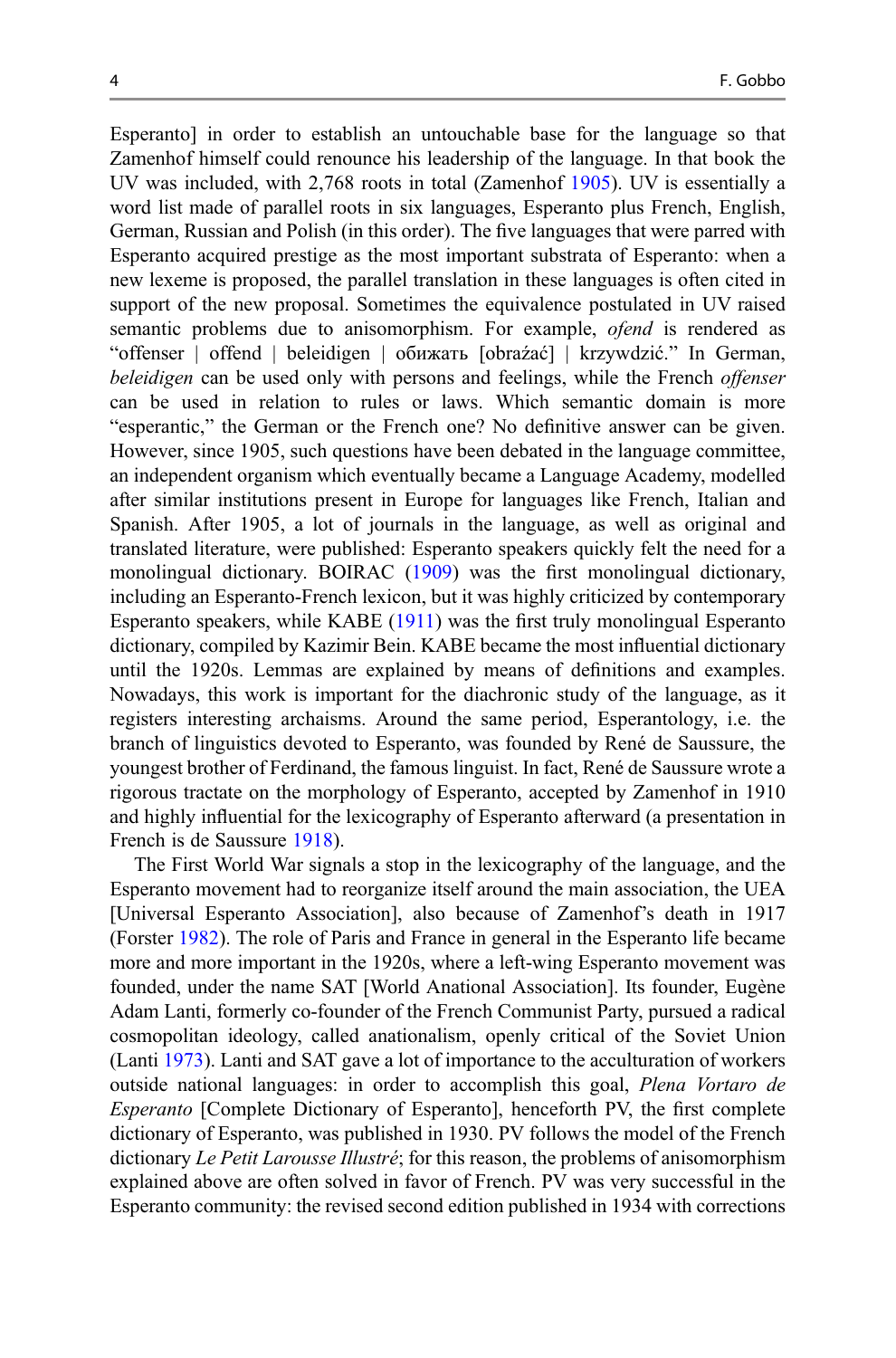and extensions, had approximately 6,900 lemmas and 5,000 compounds, and became the de facto monolingual standard dictionary of Esperanto for decades. As a comparison, the official dictionary, published by the Academy of Esperanto as a series of extensions to the original Zamenhof's UV, listed only 4,492 lexemes in 1934. Since the publication of PV, the guiding role of the Academy of Esperanto with regard to the lexicon was taken up by the French Anationalist movement (Gobbo [2010a](#page-9-0)).

Interestingly, an Esperanto motto arose: "Esperanto words are French with the o-ending." Even if it is an exaggeration, this motto does attest the big influence of French over the Esperanto lexicon since the 1930s. On the other hand, during the same years, another center of innovation for the Esperanto language emerged: Budapest (Sutton [2007,](#page-9-0) p. 77). In fact, since 1922 a group of writers led by Kálmán Kalocsay and Julio (Gyula) Baghy published a journal, Literatura Mondo [Literary World], profoundly innovative in poetry and prose. In their Parnasa Gvidlibro [A Guidebook to Parnassus], Kalocsay and Waringhien [\(1932](#page-9-0)) proposed almost 600 neologisms, many of which eventually entered the everyday register of the language, such as eseo "essay," etoso "atmosphere, ethos," sandviĉo "sandwich" (Camacho [1999\)](#page-9-0). However, the leading role of SAT in lexicography never ceased: in 1970 the Plena Ilustrita Vortaro de Esperanto (PIV) is published as the successor to PV, forty years after the first edition. PIV is the first complete illustrated monolingual dictionary of Esperanto: it has approximately 15,250 lexemes for about 45,000 entries including compounds and derivations, while its last revision of 2002, the Nova Plena Ilustrita Vortaro de Esperanto (nPIV), slightly enlarged the content, to about 17,000 lexemes for approximately 47,000 entries. Since 2012, nPIV is freely available on the web (cf. <http://vortaro.net/>). Compared to major European national languages, Esperanto dictionaries are still small; for instance, the Italian dictionary De Mauro Paravia lists about 129,000 entries with approximately 734,000 derivations (Cicoira [2008\)](#page-9-0).

#### The role of Esperanto in scientific terminology

The movement for an international auxiliary language attracted the interest of numerous scientists and scholars, among others the Italian mathematician Giuseppe Peano (Gobbo [2010b](#page-9-0)); as such a language could be used as a neutral medium for scientific and technical communication. Already before the First World War, some specialized Esperanto associations were founded, devoted to science in general, medicine, and the railways. Afterward, others were to be added, for instance the post and telegraphy (1966), radio amateurs (1970), and cybernetics, systemics, and informatics  $(1983)$  — see Blanke  $(2008)$  $(2008)$  for details. In the field of terminology, Esperanto plays a special role. In fact, one of the most important results is the first edition of the *International Electrotechnical Vocabulary* [IEV], published in 1938 by the International Electrotechnical Commission (IEC), where the definitions of 2,000 entries were given in English and French, while translations in German, Italian, Spanish and also Esperanto were provided. The Austrian engineer Eugen Wüster, pioneer in terminology standardization, was a leading figure in this field.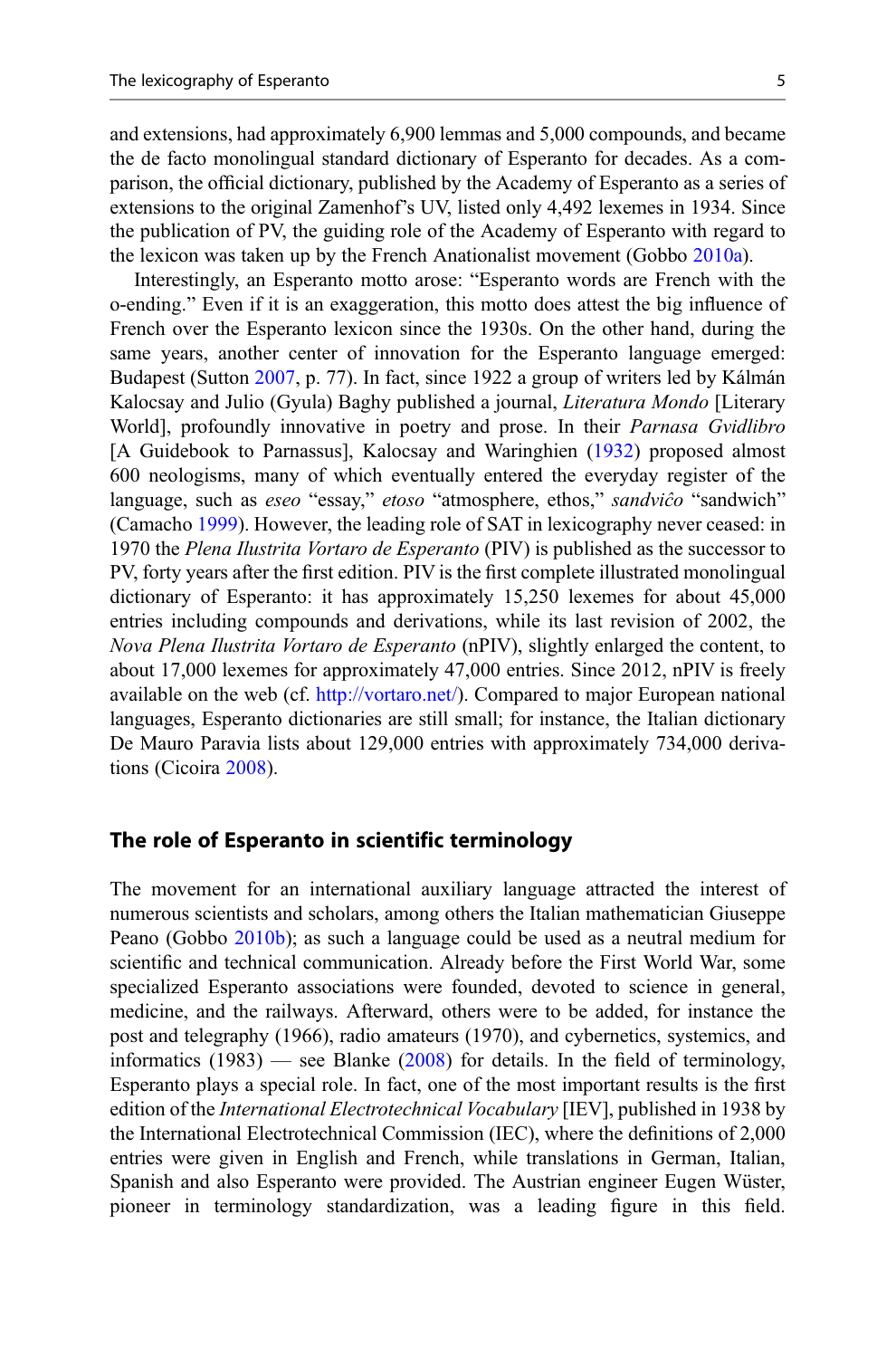In particular, he wrote an encyclopedic dictionary Esperanto-German [WUST] in eight volumes devoted to science and technology (Blanke [2008](#page-9-0)). The International Academy of Sciences San Marino, established in 1983, works with Esperanto as the main scientific language, both for education and research at university level (Gobbo and Fößmeier [2012\)](#page-9-0). Finally, since 1987 the Terminology Esperanto Centre, founded within the UEA, works with Infoterm and TermNet, the most important terminology organization in the world.

An interesting case is the domain of fauna and flora, which has been covered through a long-standing project called Lexicon Silvestre (SIMON [2010\)](#page-10-0). It is a multilingual project with Esperanto at its core. One of its outcomes, ULLRICH [\(2009](#page-10-0)), is a nomenclatura in English, Esperanto, French, German and of course Latin as the reference (with the acronym "sc," meaning "scientific name"). From the Preface (version in English): "this work was created as a contribution to the communication among experts in the field of forestry and its related fields speaking different mother tongues but having a good knowledge of Esperanto." It is worth noting that there are two versions of the entries in Esperanto, the colloquial form versus the scientific one, and also parallel versions in the natural languages are given, when relevant. Variants of the plants are carefully listed. The scholars who classified the species and the essential home territories of the plants are also mentioned, with additional remarks at the end of each entry. For example, the entry for "walnut" states:

"Juglans L. 1753 / Juglanso / Walnuss / Walnut / Noyer. 149 [being an index, author's note]. Sc 1: Juglans cinerea L. | Eo 1: Juglanso Cindogriza (ul) | eo 1: Griza Juglandujo (ul) | de 1: Butterness f (ul, am, bo, bs, fj, mw, rb, zr) | de 2 : Butternussbaum m (bo, za) | de 3 : Butter-Walnussbaum  $m$  (bo)  $\det$  4 : Grauer Walnussbaum  $m$  (am)  $\det$  1: Butternut (ul, bs, hp, re, tc, zr, bo, od, wd) | fr 1: Noyer cendré (ul, tc, zr). | ndr: Nam: ĝ. DK, c. ĝ. or. USA | rim. sc1: "cinerea": rilatas al la borko // bezieht sich auf die Borke // in relation to the outer bark (ross) // se rapporte à l'écorce; en2:  $\rightarrow$  147rim.en9; en3: Oil Nut; 1. J. cinerea, 2. Pyrularia pubera Michz. (syn. Buffalo Nut // Bubalo-nuksujo (ul) // Büffelnuss)."

In brackets, readers can find the different uses in the various references used, with "ul" indicating the recommendation by the author. In italics there are indications of grammatical gender, in the case of German. This dictionary illustrates that there is a general tendency in the Esperanto movement toward the implementation of strict normative habits in managing the lexical needs of the ordinary language users, by the Esperanto élite – i.e., presidents of the associations, journal editors, reckoned writers, and university-level scholars.

#### Lexical strategies to modernize the lexicon

There are two basic strategies to import a new concept into the language: either a new word combination can be established using existing lexemes and affixes, or a new lexeme can be introduced. A well-known example is "hospital," where both strategies are attested and used: the first possibility is malsanulejo (lit. "place for ill people," compare with the German compound Krankenhaus), while the second one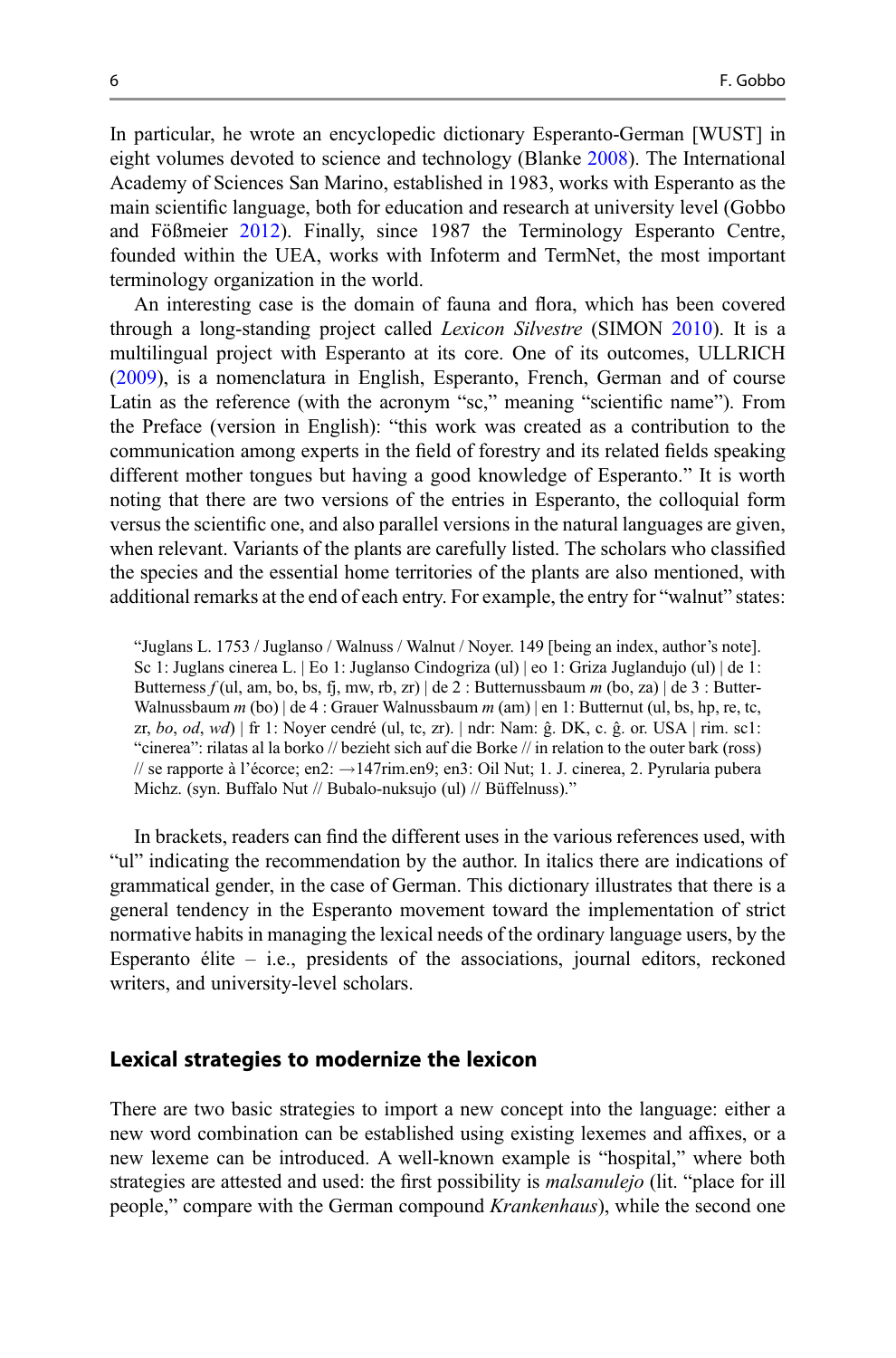is hospitalo (WELLS, p. 285). According to nPIV, hospitalo is a hypernym of malsanulejo, also indicating, for instance, clinics and sanatoria. While the first strategy exploits the agglutinative morphology of the language, the second strategy is straightforward for anyone educated in English or in European languages such as French, Italian, Spanish or Portuguese, but also in languages influenced by them, for example Malay. However, Esperanto speakers often consider word combinations more respectful of non-European speakers because they do not request an extra investment in learning new lexical material, and in general they are somehow less prone to import the Western way of thinking in the Weltanschauung of Esperanto. On the other hand, Esperanto is part of Standard Average European, and therefore lexicalization is driven by the substrata of Esperanto (such as Greek, Latin, and French but also German and English). For example, even if *falakvo* for "waterfall" is attested and considered valid by Zamenhof, as akvofalo (cf. Dietterle [1929,](#page-9-0) p. 526), the first form is now an archaism, while the second is still used and felt as more "natural." Analogously, *hom-manĝi* does not mean "to eat as a man," but "to act as a cannibal," as in the Greek-derived word "anthropophagy" (anthropo- "human," phagy "to eat"). Quite often substrata influence lexicalization in combinations. For example, *fervojo* is not "a way made of iron," but a railway, and *terpomo* is not "an apple found in the ground," but a potato. These two examples show that, while the word compounding rules are Germanic, the lexical material is borrowed from French: compare *chemin de fer* for "railway" and *pomme de terre* for "potato."

The Esperanto phraseology was started in 1910 by Zamenhof himself, through the publication of a collection of proverbs, the Proverbaro Esperanta, based on Zamenhof's father's interlinguistic work on proverbs in Russian, Polish, French and German. As in the case of the lexicon, the phraseology of Esperanto is fully part of Standard Average European: "Egg of Columbus" is ovo de Kolumbo, "castle in the air" is kastel' en aero, and "flesh and blood" is sango kaj karno – for a dissertation on this topic, see Fiedler ([1999\)](#page-9-0).

In general, there is no clear sociolinguistic distinction between the two strategies (exploit word compounding vs. import of a new lexeme): some Esperanto speakers consider the first strategy the best, while some others prefer the second one. However, there is some tendency in opting for word combinations among language teachers, a preference which is reflected in language learning books. This is hardly surprisingly, as one of the most important features of Esperanto to be learned by beginners is morphology. In Esperanto publications — such as journals, magazines, and novels — it is common to read non-official lexemes explained through a brief definition in footnotes or on the last page as an addendum, sometimes along with etymological information. In many cases, one strategy wins over the other one, the loser becoming an archaism. For example, nowadays "computer" is komputilo (lit. "tool for computation," according to a very productive paradigm of compounds) for almost every Esperanto speaker, while until the 1980s the borrowings komputoro and komputero were still used. On the other hand, in the late 1990s the form blogo for "blog" quickly won over *retjurnalo* (lit. "journal of the net") or similar compounds. Today, we are witnessing the competition between fejsbuko and vizaĝlibro as possible designations for Facebook, with *vizagaro* (lit. "set of faces") as the third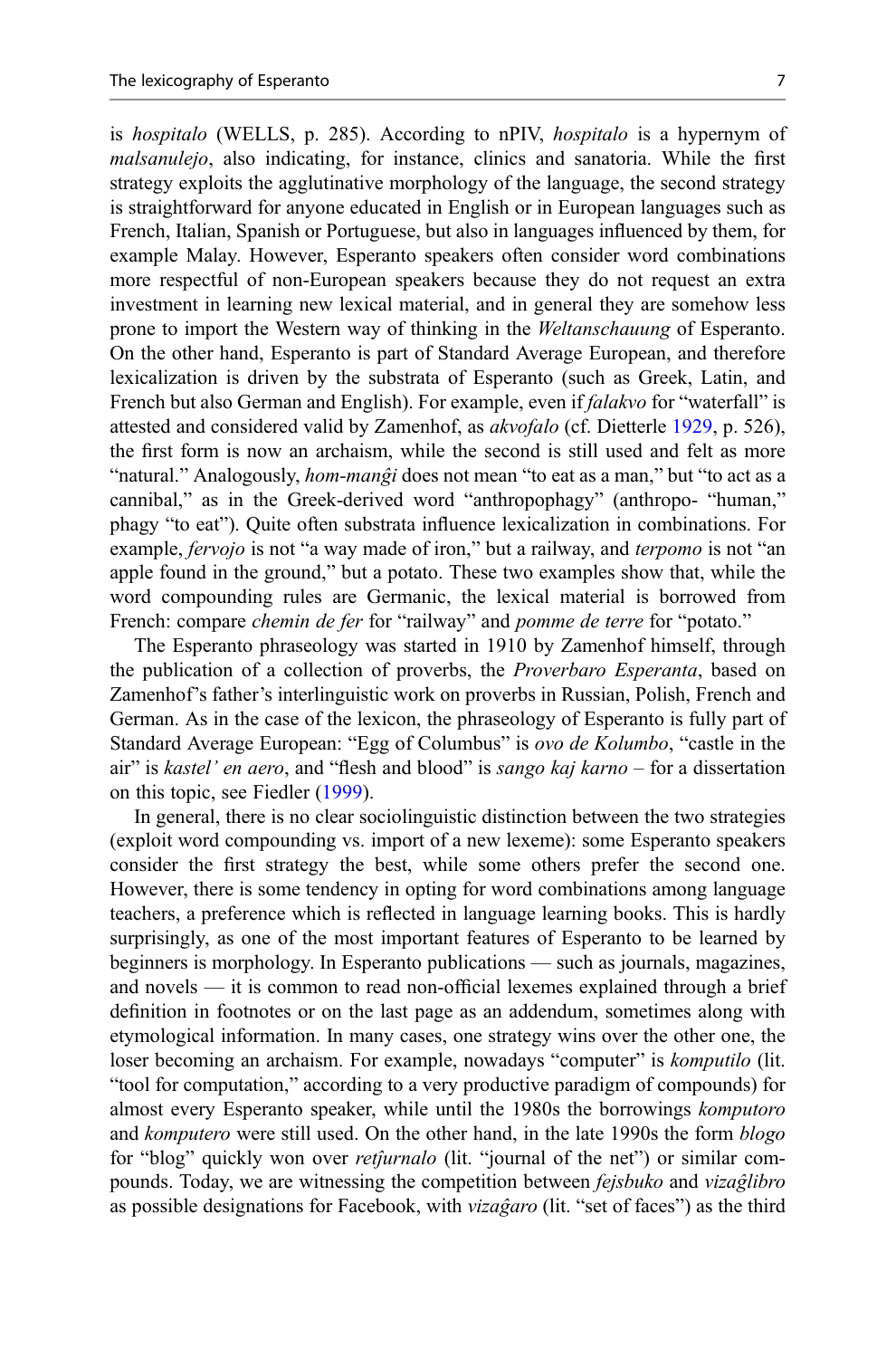contender, probably doomed to be the first loser. Another recent example is Twitter, already designated as Pepejo (lit. "place for tweeting," personal observation). In fact, the act of tweeting is *pepi*, which seems to be more frequent than *tviteri*, perhaps because semantically it is less precise (lit. "using Twitter"). These competing forms attest the language vitality of Esperanto.

### Lexicography in the digital age

The Internet gave a new impulse to the Esperanto language. Analogously to other lesser-used languages, Esperanto speakers started to design websites early on, namely, in the 1990s, so as to get visibility and to stay in touch with one another almost for free. In particular, there is an analogy between the Esperanto movement and the movement for free software (Gobbo [2004\)](#page-9-0): Esperanto is a free language just as Linux is a free operating system. For this reason, the interface of many free software programs is fully translated into Esperanto, while the Wikipedia in Esperanto is one of the most active in the world in terms of quantity of articles and the frequency of contributions. Sometimes neologisms are added. For example, the Esperanto translation of the wiki page Bracco Italiano (Italian Pointing Dog, a breed developed in Italy as a versatile gun dog) needed the introduction of the lexeme braco, still absent in nPIV.

The list of bilingual dictionaries available on the web — sometimes with a mobile version encapsulated in an application, so as to be used with smartphones and tables — is quite rich (cf. http://eo.wikipedia.org/wiki/Esperantaj vortaroj en la reto). However, in most cases they are compiled without serious lexicographic reflection.

The publication on the web of Esperanto corpora is a relatively recent phenomenon, still to be exploited by lexicographers. Apart from newspapers and journals (for original articles, Monato is one of the most important, while Le Monde Diplomatique has a translation service in Esperanto as well), there is still only one proper monolingual corpus of the language, called Tekstaro de Esperanto (cf. [http://](http://tekstaro.com/) [tekstaro.com/](http://tekstaro.com/)), encoded following the guidelines of the Text Encoding Initiative (TEI). It contains approximately ten million words, from the Bible to recent novels. The project Visual Interactive Syntax Learning (VISL) promoted by the University of Southern Denmark has annotated part of this corpus following the linguistic framework of Constraint Grammar, using a general tagset valid for different natural languages (Bick [2007](#page-9-0)). A Danish-Esperanto machine translation interface is also provided. Machine translation research has a long history for Esperanto (Gobbo [2006\)](#page-9-0). Finally, since February 23, 2012, Google has added Esperanto in its statistical machine translation system, available for free worldwide.

The development of electronic lexicography in Esperanto is a key factor in maintaining and developing the language. Recently, mobile apps for smartphones came out with word plays, multilingual dictionaries and self-education courses. The challenge faced by Esperanto is to form a new generation of élite speakers with the necessary linguistic and computing skills in order to modernise the available linguistic resources and eventually the Esperanto movement.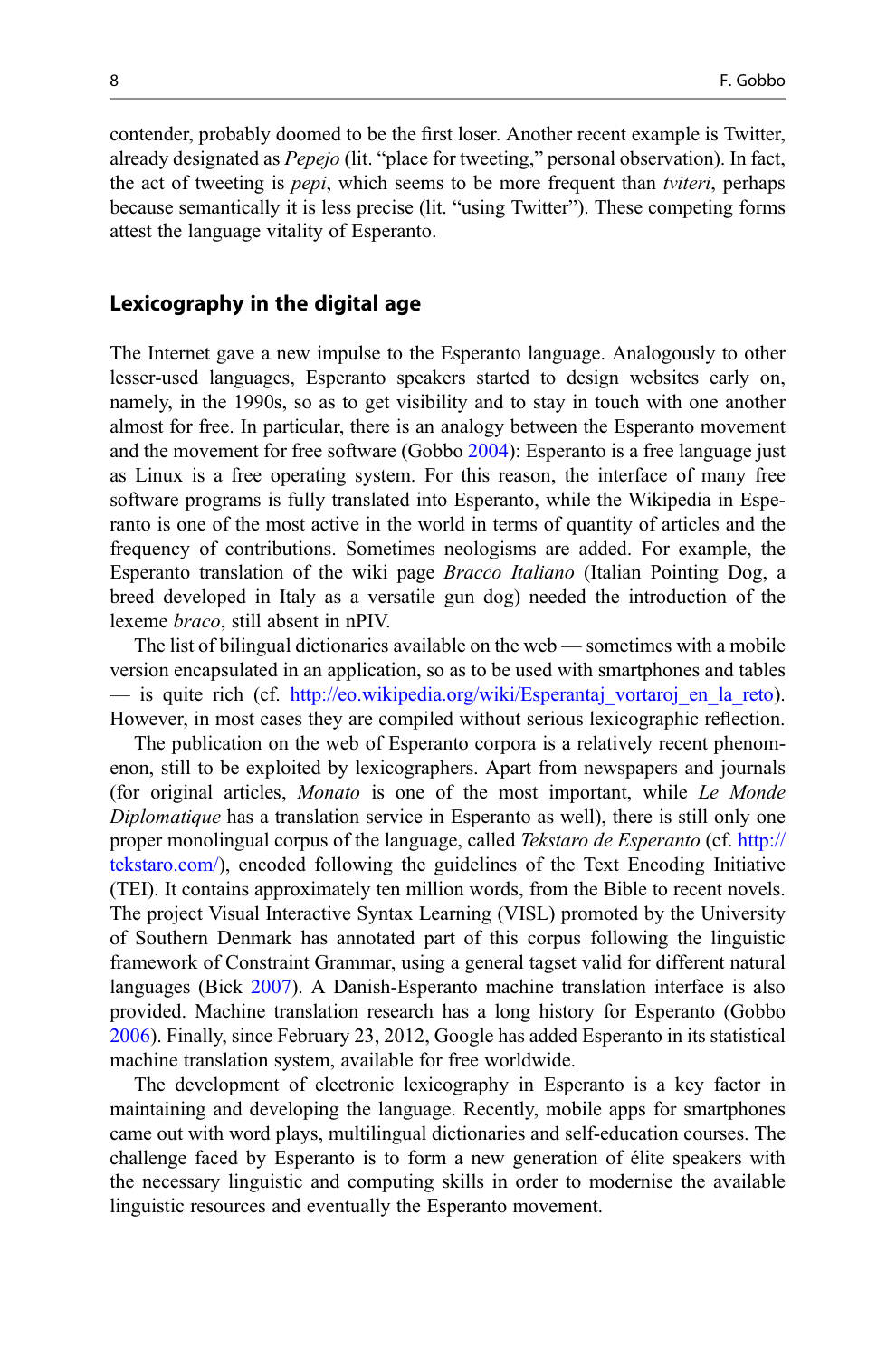## <span id="page-9-0"></span>References

- Bick, E. (2007). Tagging and parsing an artificial language: An annotated web-corpus of Esperanto. In Proceedings of the corpus linguistics conference CL2007, Birmingham.
- Blanke, W. (2008). Esperanto Terminologie und Terminologiearbeit. Mondial, New York.
- Camacho, J. (1999). La mava lingvo: neologismoj kaj malneologismoj en Esperanto. In Benczik, V. (ed.). Lingva arto: jubilea libro omaĝe al Willam Auld kaj Marjorie Boulton. Universala Esperanto-Asocio, Rotterdam.
- Cicoira, F. (2008). Personal communication from Pearson Paravia Bruno Mondadori spa. 19 November 2008.
- de Saussure, R. (1918). La structure logique des mots dans les langues naturelles, considérée au point de vue de son application aux langues artificielles. Büchler, Bern.
- Dietterle, J. (ed.) (1929). Originala Verkaro. Hirt & Sohn, Leipzig.
- Fiedler, S. (1999). Plansprache und Phraseologie. Empirische Untersuchungen zu reproduziertem Sprachmaterial im Esperanto. Peter Lang, Bern.
- Forster, P.G. (1982). The Esperanto movement. Walter de Gruyter, Berlin.
- Gledhill, C. (1998). The grammar of Esperanto. A corpus-based description. Lincom Europa, München.
- Gobbo, F. (2004). Linukso kiel malterorisma vojo al informadiko. La Gazeto, 112, 16–23.
- Gobbo, F. (2006). L'esperanto e la traduzione automatica: Storia, risultati e prospettive esperantologiche dell'approccio statistico. In Tosco, M., Borbone, P. G., & Mengozzi, A. (eds.). Loquentes linguis. Harrassowitz, Wiesbaden.
- Gobbo, F. (2010a). Pianificare una lingua pianificata. L'Accademia di Esperanto tra tradizione e innovazione. Multilinguismo e Società, 85–92.
- Gobbo, F. (2010b). Pianificare il lessico scientifico internazionale. Peano e Wüster a confronto. In Roero, C. S. (ed.). Peano e la sua scuola fra matematica, logica e interlingua. Deputazione Subalpina di Storia Patria, Torino.
- Gobbo, F. & Fößmeier, R. (2012). A University mainly in Esperanto. RASK Internationalt tidsskrift for sprog og kommunikation, 35, 87–106
- Itô, K. (ed.) (1991). unuaj libroj. ludovikologia dokumentaro I. ludovikito, tokio.
- Jansen, W. (2011). Esperanto: a language made transparent? Linguistics in Amsterdam, 4, 57–74.
- Kalocsay, K., & Waringhien, G. (1932). Kiel fariĝi Poeto aŭ Parnasa Gvidlibro. Literatura Mondo, Budapest.
- Korzhenkov, A. (2009). Zamenhof. The Life, Works, and Ideas of the Author of Esperanto. English translation and notes by Ian M. Richmond, Mondial, New York.
- Lanti, E. (1973). Leteroj de Eugène Adam aŭ Lanti al Edmond Privat; kun komentarioj de Pierre Hirsch. Kultura Centro Esperantista, La Sagne (CH).
- Sutton, G. (2007). Concise encyclopedia of the original literature of Esperanto, 1887–2007. Mondial, New York.
- Zamenhof, L.L. (1905). Fundamento de Esperanto. Hachette, Paris.

## **Dictionaries**

[KABE] Bein, K. (1911). Vortaro de Esperanto. Hachette, Paris.

- [BOIRAC] Boirac, E. (1909). Plena vortaro Esperanto-Esperanta kaj Esperanto-Franca. Hachette, Paris.
- [IEV] Commission Electrotechnique Internationale/International Electrotechnical Commission (ed.). (1938). Vocabulaire électrotechnique international/international electrotechnical vocabulary. Paris: Comité Electrotechnique Français (First edition 1938. Reproduced in 1950).
- [nPIV] Duc-Goninaz, M. (ed.) (2002). Nova Plena Ilustrita Vortaro de Esperanto. Sennacia Asocio Tutmonda, Paris.